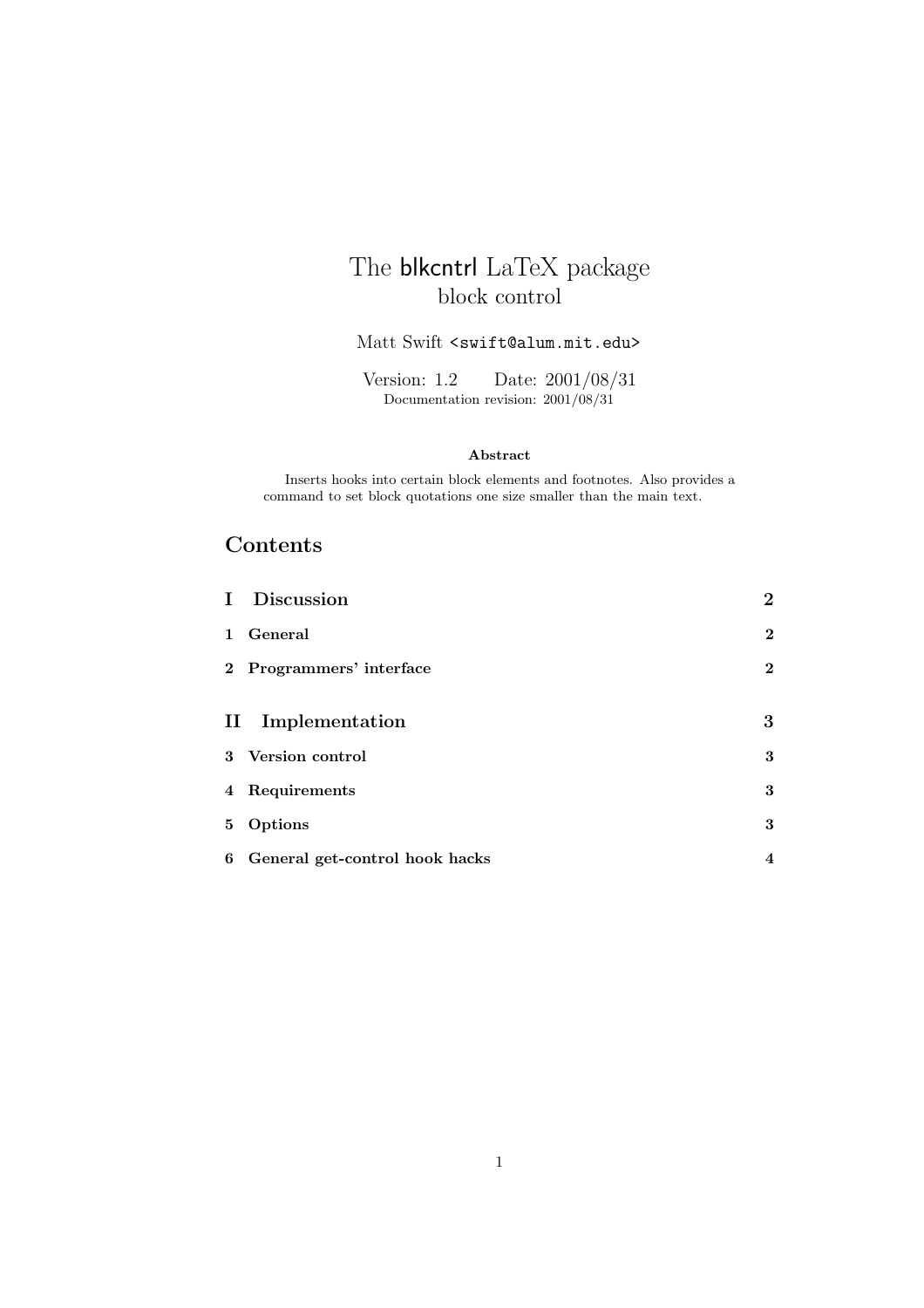# **Part I Discussion**

### **1 General**

This package has two purposes. First, it inserts several hooks into constructs in the standard document classes so that other packages can use the hooks. The *achicago*, *attrib*, *dialogue*, and *bits* packages in the Frankenstein bundle require *blkcntrl*. Second, *blkcntrl* offers one option itself that uses the hooks. The smallblocks option has the same effect as using \smallblocks in the preamble, for which see below. The normalblocks option means no \smallblocks, and is there simply for completeness.

FIX; using smallblocks option gives option clash when other packages require blkcntrl. Do thorough review of option passing.

\smallblocks When \smallblocks is declared in the preamble, footnotes and the block elements quote, quotation, and verse are set one size smaller (i.e., \relsize{-1}).

\normalblocks

### **2 Programmers' interface**

\PreChunk \PreQuote \PreQuotation \PreVerse \PreFootnote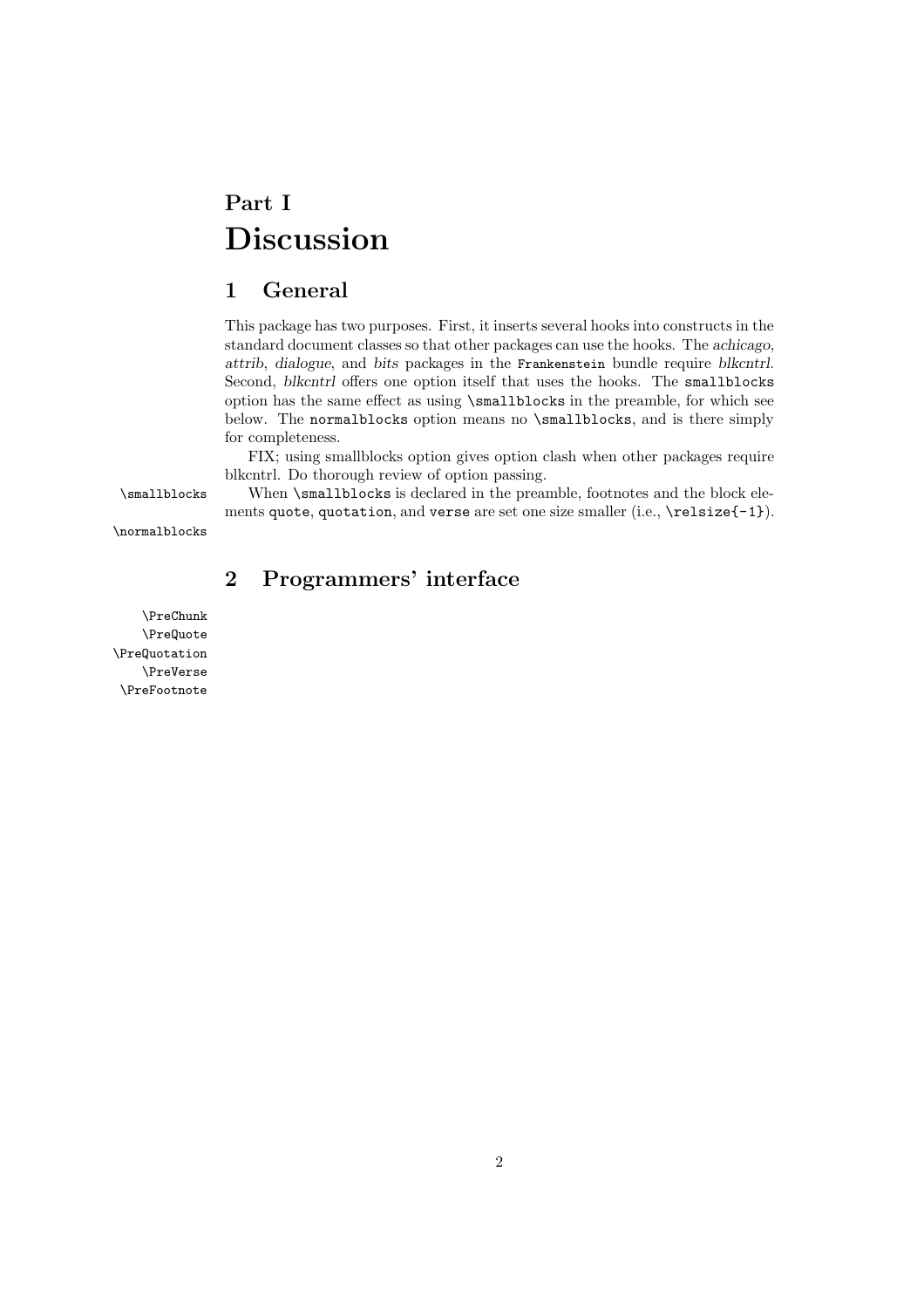# **Part II Implementation**

### **3 Version control**

\fileinfo

These definitions must be the first ones in the file.

```
\DoXUsepackagE
\HaveECitationS
   \fileversion
      \filedate
       \docdate
      \PPOptArg
                  1 \def\fileinfo{block control}
                  2 \def\DoXPackageS {}
                  3 \def\fileversion{v1.2}
                  4 \def\filedate{2001/08/31}
                  5 \def\docdate{2001/08/31}
                  6 \edef\PPOptArg {%
                  7 \filedate\space \fileversion\space \fileinfo
                  8 }
```
If we're loading this file from a \ProcessDTXFile command (see the *compsci* package), then \JusTLoaDInformatioN will be defined; othewise we assume it is not (that's why the FunkY NamE).

If we're loading from \ProcessDTXFile, we want to load the packages listed in \DoXPackageS (needed to typeset the documentation for this file) and then bail out. Otherwise, we're using this file in a normal way as a package, so do nothing. \DoXPackageS, if there are any, are declared in the dtx file, and, if you're reading the typeset documentation of this package, would appear just above. (It's OK to call \usepackage with an empty argument or \relax, by the way.)

9 \makeatletter% A special comment to help create bst files. Don't change! 10 \@ifundefined{JusTLoaDInformatioN} {%

- 11 }{% ELSE (we know the compsci package is already loaded, too)
- 12 \UndefineCS\JusTLoaDInformatioN
- 13 \SaveDoXVarS
- 14 \eExpand\csname DoXPackageS\endcsname\In {%use \csname in case it's undefined
- 15 \usepackage{#1}%
- 16 }%
- 17 \RestoreDoXVarS
- 18 \makeatother
- 19 \endinput
- 20 }% A special comment to help create bst files. Don't change!

Now we check for LATEX2e and declare the LaTeX package.

```
21 \NeedsTeXFormat{LaTeX2e}
```
22 \ProvidesPackage{blkcntrl}[\PPOptArg]

### **4 Requirements**

23 \RequirePackage{moredefs,relsize}

### **5 Options**

\normalblocks \smallblocks \if@smallblocks@ \@smallblocks@true \@smallblocks@false 24 \DeclareBooleanUserOptions{smallblocks}{normalblocks} 25 \@onlypreamble\smallblocks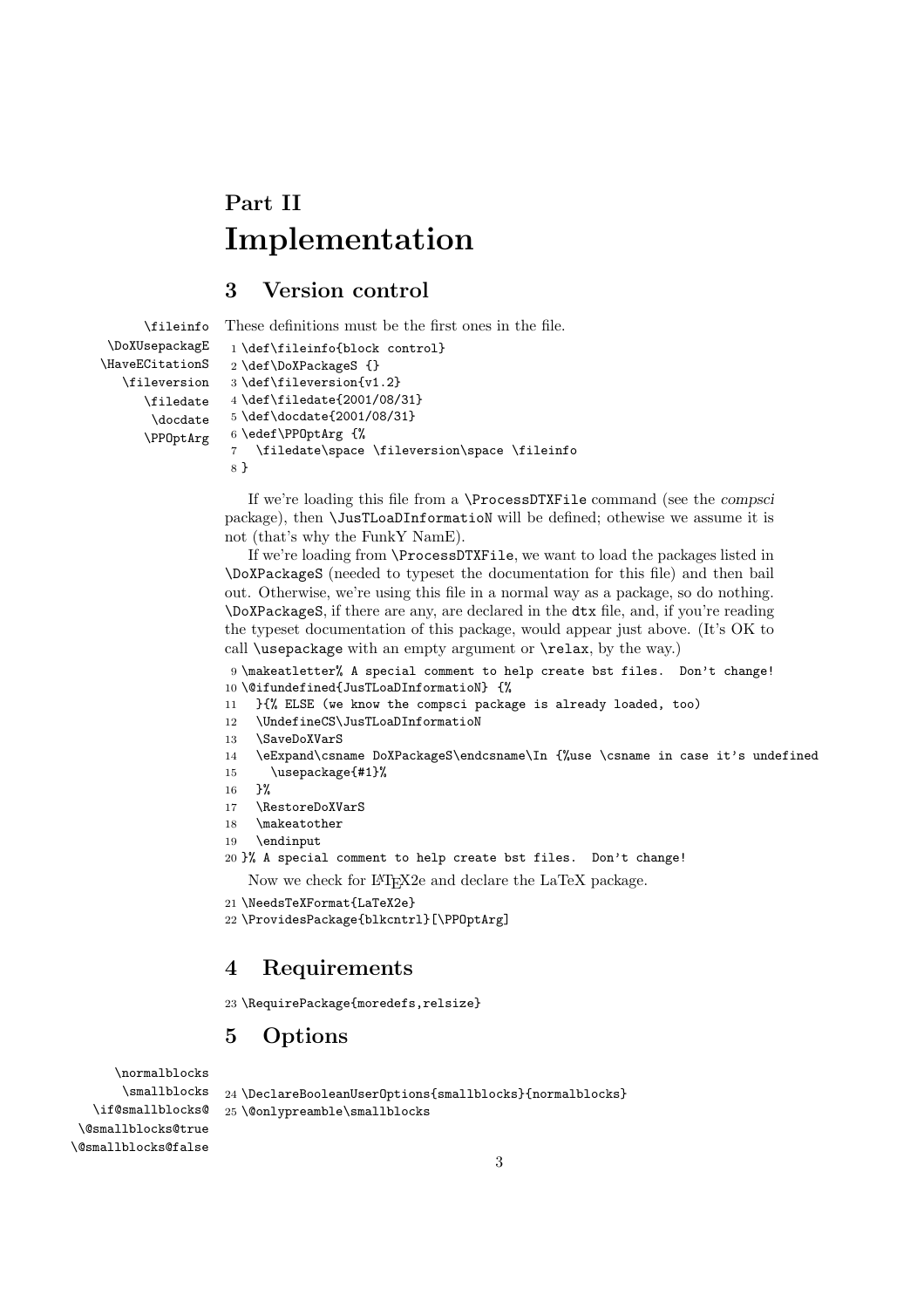```
26 \@onlypreamble\normalblocks
27 \ExecuteOptions{normalblocks}
28 \ProcessOptions
```
\if@in@footnote@

### **6 General get-control hook hacks**

Additions to these hooks should be made with *\\addto@macro*. Deletions should be accomplished by scoping.

\@in@footnote@true \@in@footnote@false \PreFootnote prefixes Pre or Post. We want to add a hook to the usual definition here, to gain \PreChunk \PreQuote \PreQuotation 30 \newcommand\PreFootnote {% \PreVerse I think macros are much more convenient as hooks than tokens. I use the some control over relative sizing in footnotes. 29 \newboolean{@in@footnote@} 31 \@in@footnote@true 32 } 33 \ReserveCS\PreChunk 34 \newcommand\PreQuote {% 35 \PreChunk 36 } 37 \newcommand\PreQuotation {% 38 \PreChunk 39 } 40 \newcommand\PreVerse {% 41 \PreChunk 42 } \@makefntext All we're doing is adding the \PreFootnote hook. 43 \defcommand\@makefntext [1] {% 44 \setlength\parindent{\@ne em}% 45 \noindent 46 \hb@xt@ 1.8em{\hss\@makefnmark}% 47 {\PreFootnote #1}% 48 } verse quotation quote Again all we're doing to these environments is adding the hooks. The hook cannot be put into the second argument, which is called before the paragraph preceding the environment has been ended (unless the environment started a new one). 49 \renewenvironment{verse} 50 {\let\\\@centercr 51 \relax\list{}{\setlength{\itemsep}{\z@}% 52 \setlength{\itemindent}{-1.5em}% 53 \setlength{\listparindent}{\itemindent}% 54 \setlength{\rightmargin}{\leftmargin}% 55 \addtolength{\leftmargin}{1.5em}}% 56 \item\relax\PreVerse\relax} 57 {\endlist} 58 \renewenvironment{quotation} 59  ${\left\{\setminus \text{left}\{\setminus \text{left}\right\}}\}$ 60 \setlength{\itemindent}{\listparindent}% 61 \setlength{\rightmargin}{\leftmargin}% 62 \setlength{\parsep}{\z@ \@plus\p@}}%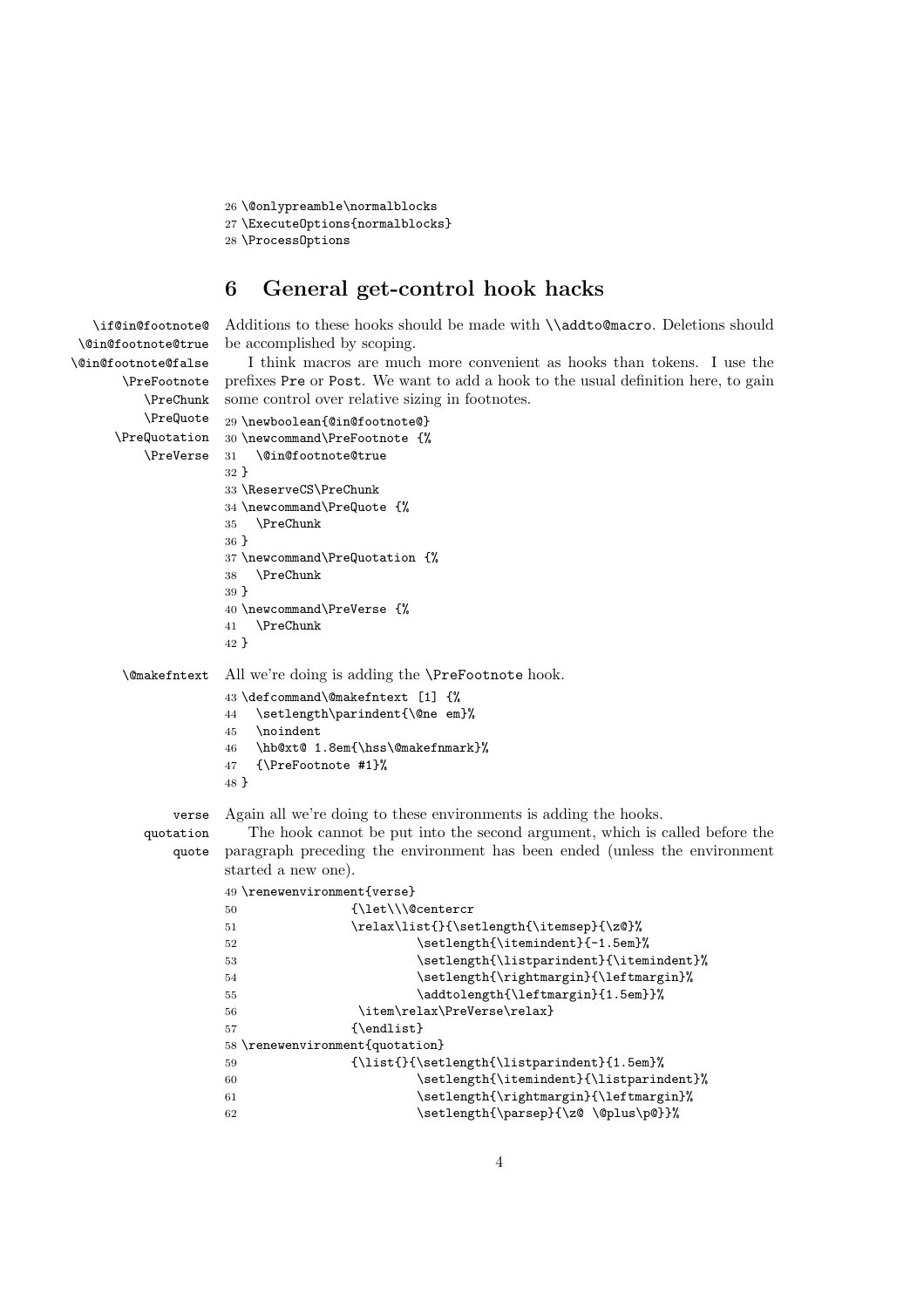```
63 \item\relax\PreQuotation\relax}
64 {\endlist}
65 \renewenvironment{quote}
66 {\left\{\right\{}\right\}}67 \item\relax\PreQuote\relax}
68 {\endlist}
69 \AtBeginDocument {%
70 \if@smallblocks@
71 \addto@macro\PreChunk {%
72 \if@in@footnote@
73 \else
74 \relax{\rightharpoonup} \relax{\rightharpoonup} \relax{\rightharpoonup} \relax{\rightharpoonup} \relax{\rightharpoonup} \relax{\rightharpoonup} \relax{\rightharpoonup} \relax{\rightharpoonup} \relax{\rightharpoonup} \relax{\rightharpoonup} \relax{\rightharpoonup} \relax{\rightharpoonup} \relax{\rightharpoonup} \relax{\rightharpoonup} \relax{\rightharpoonup} \relax{\rightharpoonup} \relax{\rightharpoonup\chifi
76 }%
77 \fi
78 }
```